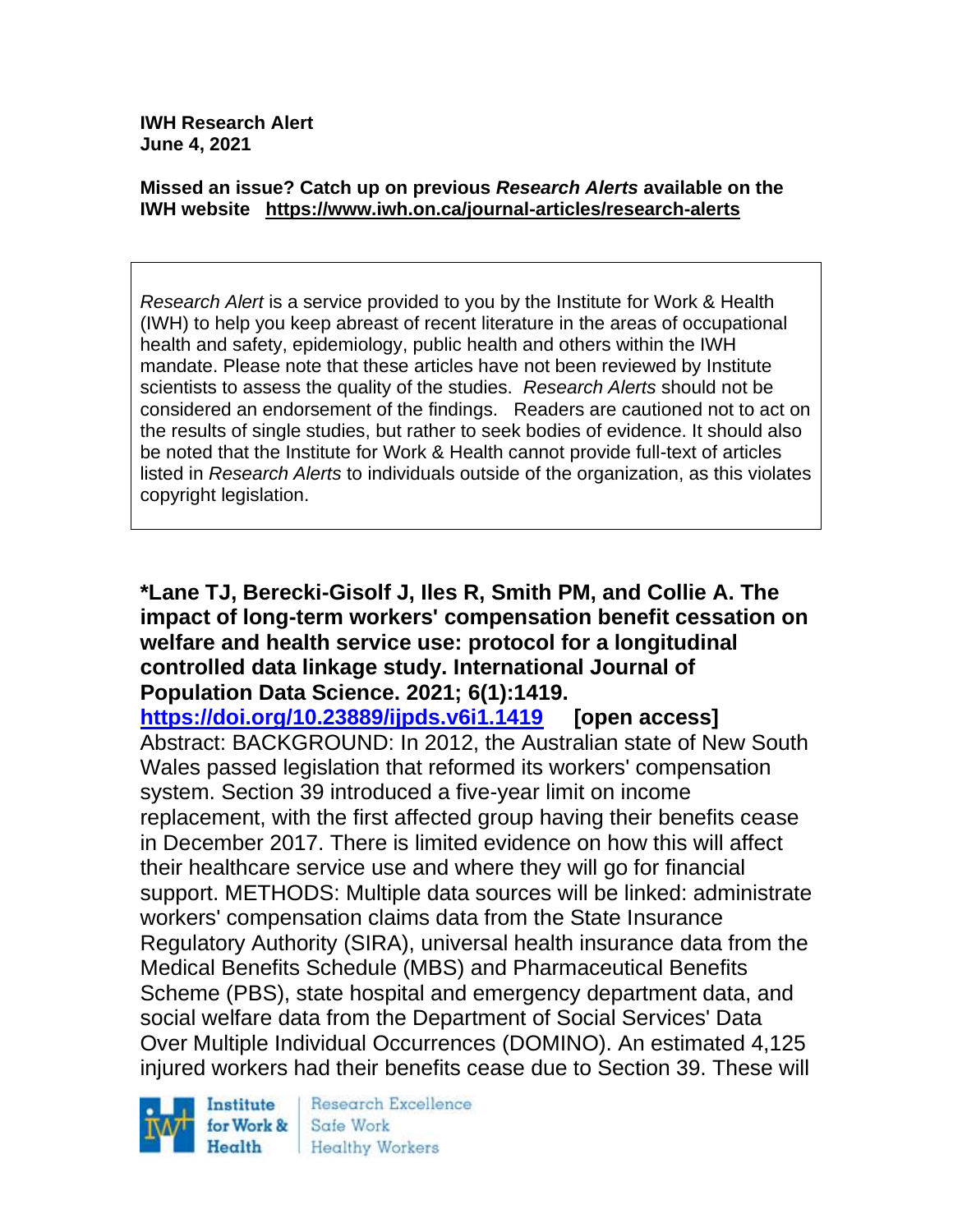form the exposure group who will be compared to 1) a similar group of workers' compensation claimants who have had at least two years of compensated time off work but whose benefits did not cease due to Section 39; and 2) a community comparison group drawn from state hospital and emergency department records. An accredited third party will link the data, which will be accessible only via secure virtual machine. Initial analyses will compare the prevalence and incidence of service use across groups in both the year before and year after benefit cessation; the community control will be assigned the median benefit cessation date in lieu of an actual date. To estimate the impact of benefit cessation due to Section 39, we will conduct time series analysis of the prevalence and incidence of service use. DISCUSSION: This study will provide much-needed evidence on the consequences of long-term benefit cessation, particularly on subsequent healthcare and welfare service use

# **Belevska M, Jovanovic J, Dastevska EG, and Velkovski Z. The importance of individual predictors and psychosocial working conditions in assessing the work ability index of people with low vision. International Journal of Occupational Safety & Ergonomics. 2021; 27(2):442-451.**

# **<https://doi.org/10.1080/10803548.2019.1613811>**

Abstract: Purpose. This investigation aimed to clarify the importance of individual predictors and psychosocial working conditions in estimating the work ability index (WAI) of people with impaired vision. Materials and methods. This study utilized a quantitative crosssectional design involving 450 respondents who had low vision with visual acuity in the range of 0.05-0.3 and a control group of 150 respondents with visual acuity in the range of 0.5-0.3. The investigation was conducted using the standardized instruments of the Copenhagen psychosocial questionnaire (COPSOQ) and the WAI. Results. The average WAI score of the respondents with low vision was 30.1  $\pm$  4.1 and that of the control group was 34.7  $\pm$  3.4. Results indicated a positive COPSOQ/WAI correlation in the following domains: work importance; career prospects; rewards/feedback; role and definition; quality of management; social support; job satisfaction; health condition. Negative correlations were indicated in the following domains: quantitative, cognitive and emotional demands; exhaustion; stress. Conclusions. The WAI of people with low vision is both

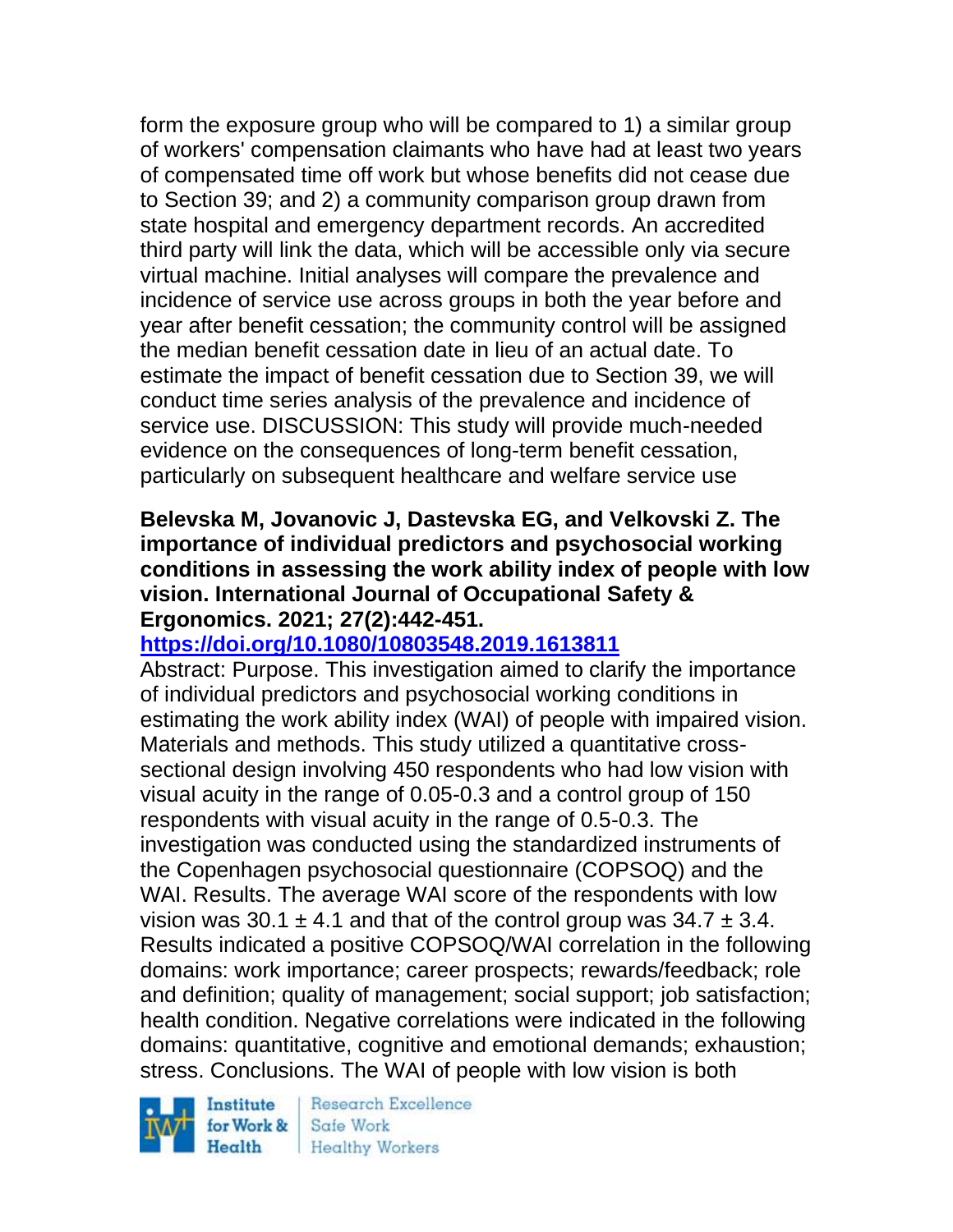positively and negatively impacted via different intensities associated with complex correlations, including: gender; age; profession; stress propensity; quantitative, qualitative and emotional demands of work; specificity of work, professional education; presence of stressors.

### **Bernacki EJ, Hunt DL, Yuspeh L, Lavin RA, Kalia N, Leung N, et al. What industrial categories are workers at excess risk of filing a COVID-19 workers' compensation claim? A study conducted in 11 Midwestern US States. Journal of Occupational & Environmental Medicine. 2021; 63(5):374-380.**

**<https://doi.org/10.1097/JOM.0000000000002126> [open access]** Abstract: OBJECTIVE: Determine the industries with the highest proportion of accepted COVID-19 related workers' compensation (WC) claims. METHODS: Study included 21,336 WC claims (1898 COVID-19 and 19,438 other claims) that were filed between January 1, 2020 and August 31, 2020 from 11 states in the Midwest United States. RESULT: The overwhelming proportion of all COVID-19 related WC claims submitted and accepted were from healthcare workers (83.77%). Healthcare was the only industrial classification that was at significantly higher COVID-19 WC claim submission risk (odds ratio [OR]: 4.00; 95% confidence intervals [CI]: 2.77 to 5.79) controlling for type of employment, sex, age, and presumption of COVID-19 work-relatedness. Within healthcare employment, WC claims submitted by workers in medical laboratories had the highest risk (crude rate ratio of 8.78). CONCLUSION: Healthcare employment is associated with an increased risk of developing COVID-19 infections and submitting a workers' compensation claim

#### **Cheng SY, Lin KP, Liou YW, Hsiao CH, and Liu YJ. Constructing an active health and safety performance questionnaire in the food manufacturing industry. International Journal of Occupational Safety & Ergonomics. 2021; 27(2):351-357. <https://doi.org/10.1080/10803548.2019.1586369>**

Abstract: To design a comprehensive health and safety management performance system, extant literature on the health and safety performance indicators of and management systems for the application of occupational health and safety management systems was reviewed; additionally, the provisions of occupational health and safety laws were examined with a total of three main categories,

Institute Health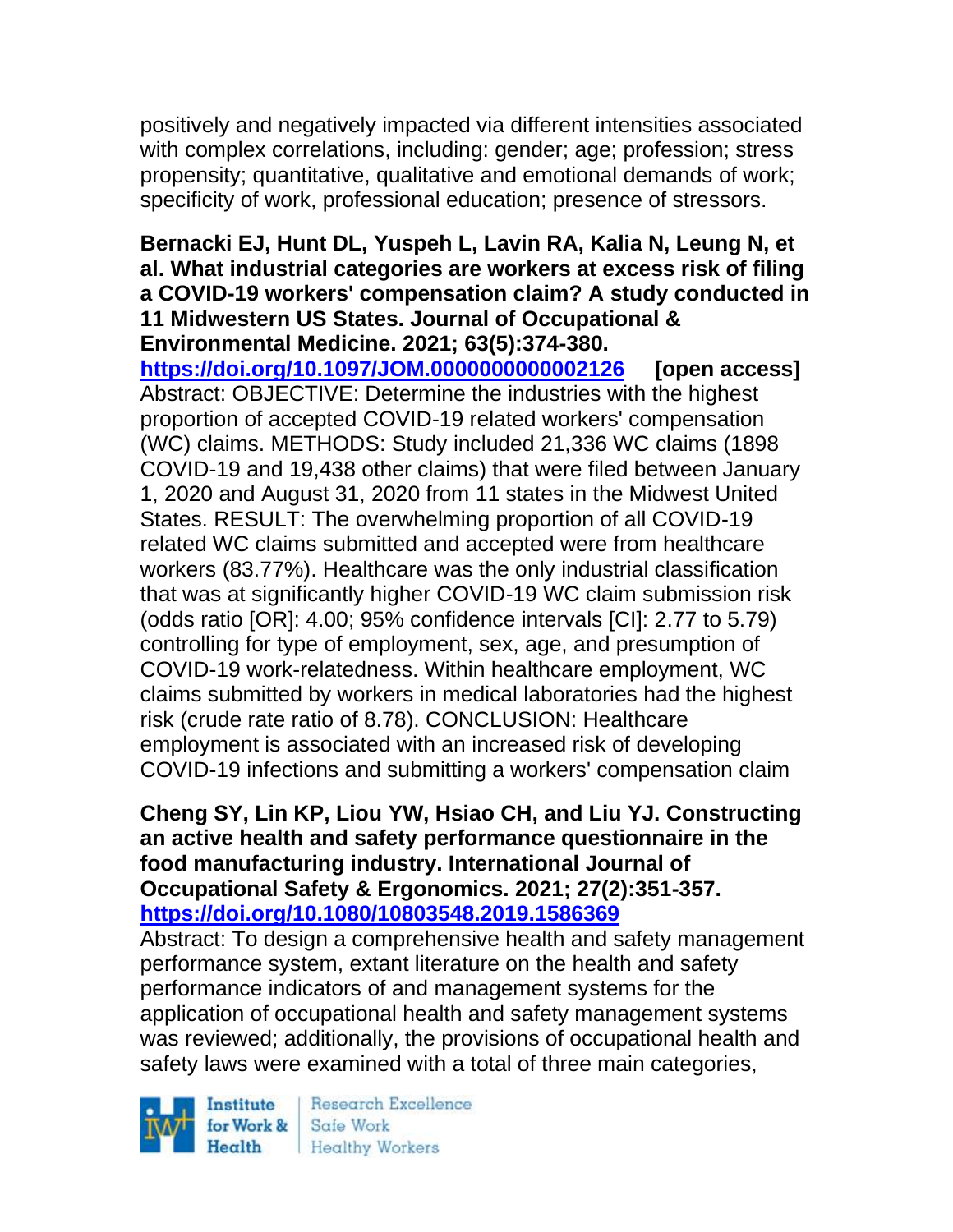including 28 active safety and health management performance categories. In the present study, health and safety management performance was evaluated by food manufacturing industry employees. An active performance evaluation questionnaire was developed by adopting the Delphi method to seek professional and expert opinion. With food manufacturing workers as participants, an in-depth discussion was conducted regarding the status of active health and safety performance indicators. Six active health and safety performance indicators were determined: emergency response; change management; procurement management; communication; prevention management; security behavior. These performance indicators have not been sufficiently implemented and require improvement

### **van Dorssen-Boog P, van Vuuren T, de Jong JP, and Veld M. Facilitating health care workers' self-determination: the impact of a self-leadership intervention on work engagement, health, and performance. Journal of Occupational and Organizational Psychology. 2021; 94(2):259-281.**

**<https://doi.org/10.1111/joop.12352> [open access]** Abstract: The present study aims to test the impact of a selfleadership intervention on the work engagement, performance, and health of health care workers. By integrating self-determination theory and self-leadership theory, we propose that when employees are trained how they can autonomously influence own cognitions and behaviour, this will impact their work engagement, perceived performance, and general health. To test the hypotheses, a longitudinal field experiment with three measurement waves was conducted (pre-intervention, immediately after the intervention, and 2 months after the intervention). Health care professionals ( $n = 195$ ) from five different organizations participated on voluntary basis and were randomly assigned to the intervention or control group. Results show that a self-leadership training positively impacts work engagement and performance of health care workers. Furthermore, the improved work engagement also mediates the effects of the training on health and performance 2 months later. No direct effect was found on general health. Theoretical and practical implications are discussed.

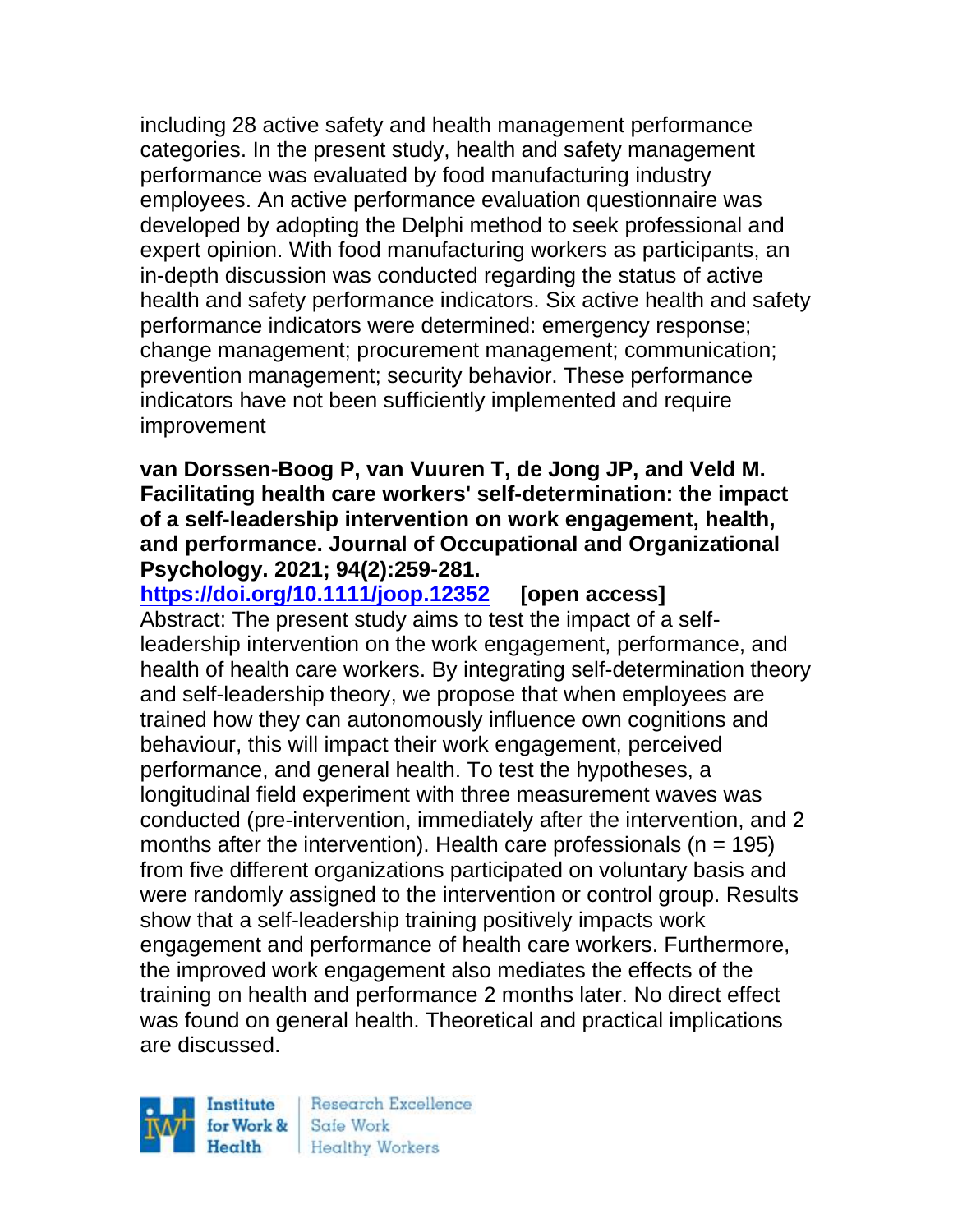### **Eyvazlou M, Asghari A, Mokarami H, Bagheri Hosseinabadi M, Derakhshan Jazari M, and Gharibi V. Musculoskeletal disorders and selecting an appropriate tool for ergonomic risk assessment in the dental profession. Work. 2021; 68(4):1239-1248. <https://doi.org/10.3233/WOR-213453>**

Abstract: BACKGROUND: Work-related Musculoskeletal Disorders (WMSDs) are major challenges in the occupational health services industry. Dental practitioners are regularly subjected to ergonomic risks, which can cause Musculoskeletal Disorders (MSDs) in various body regions. OBJECTIVE: This comparative cross-sectional study aimed to investigate MSDs and select a proper ergonomic risk assessment method in dental practice. METHODS: This study was conducted on 70 dentists and 70 administrative staff of dental offices (comparison group) from Shahroud, Iran. The Cornell Musculoskeletal Discomfort Questionnaire (CMDQ) and two observational ergonomic risk assessment methods, including Quick Exposure Check (QEC) and Rapid Entire Body Assessment (REBA), were utilized. RESULTS: The results suggested that the mean score of musculoskeletal discomforts was significantly higher in dentists than in the administrative personnel. Additionally, the results of multiple regression analysis technique inferred that job tenure, working hours, and age had a significant impact on total MSDs. Regular exercise was found to significantly reduce neck discomfort complaints. It was also found that QEC was more effective in predicting musculoskeletal discomforts compared to REBA. CONCLUSION: Considering the high incidence of WMSDs in dentists, various interventional measures revolving around ergonomically redesigned workstations, enhanced physical working conditions, and ergonomic training courses are suggested

**Heinrichs K, Hummel S, Gholami J, Schultz K, Wild B, Li J, et al. Psychosocial working conditions and the subjective prognosis of gainful employment among employees with asthma: a crosssectional study. Disability and Rehabilitation. 2021; 43(9):1299- 1306.** 

# **<https://doi.org/10.1080/09638288.2019.1662496>**

Abstract: Purpose: The present study set out to examine whether low job decision latitude (JDL, i.e., limited work autonomy) and low social support at work are related to a poor subjective prognosis of gainful



Research Excellence Health Healthy Workers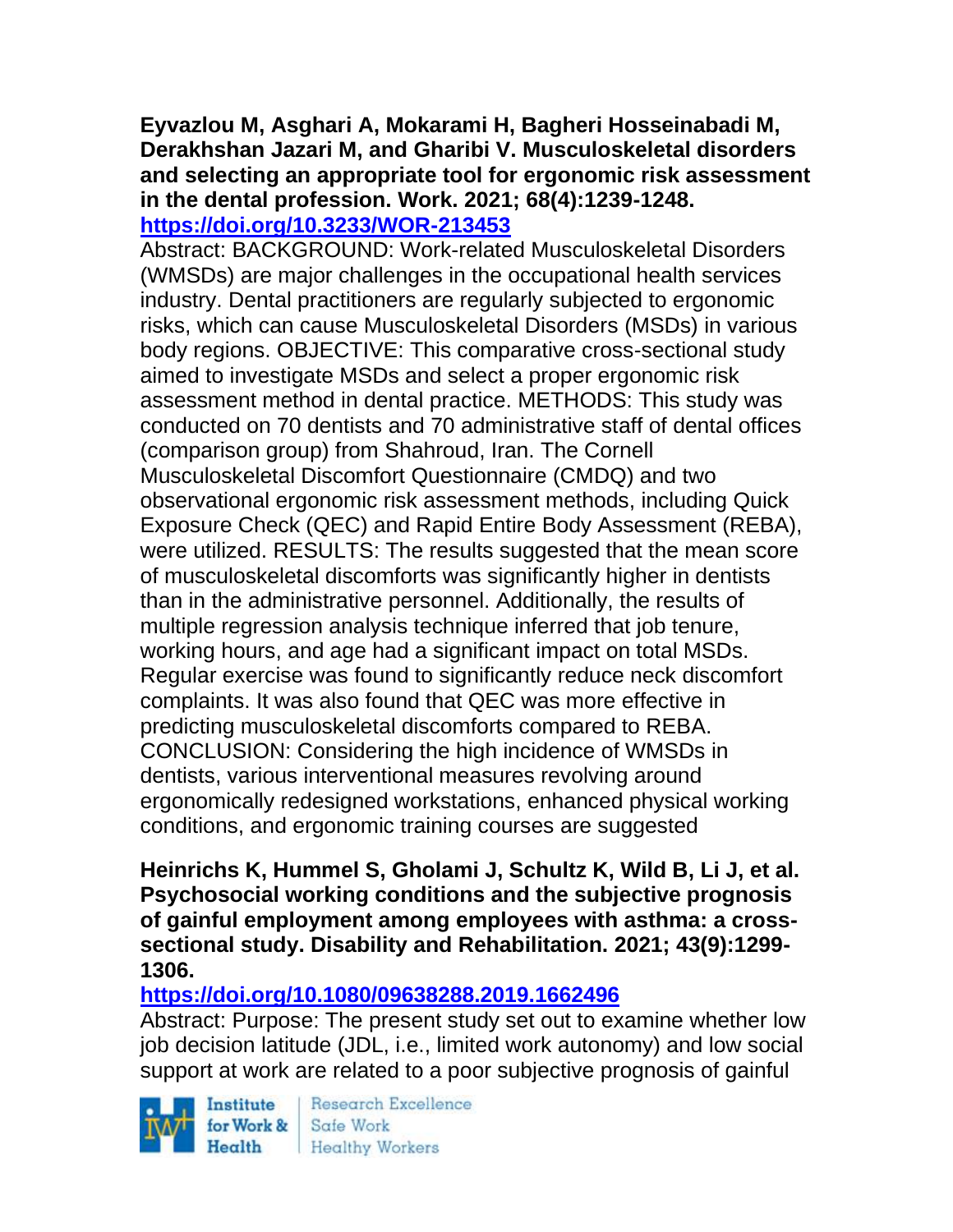employment (SPE) among working rehabilitants with asthma. Methods: JDL and support were assessed by the Copenhagen Psychosocial Questionnaire. The SPE was measured by a validated three-item scale. Separate logistic regression analyses were conducted for all variables to calculate odds ratios (ORs) with 95% confidence intervals (CIs). Results: Among the 221 participants (response rate = 29.3%), those reporting low JDL or low support had more than doubled odds of being unsure that they would be working until retirement age (OR =  $2.28$ ;  $95\%$  CI =  $1.19-4.37$ ; OR =  $2.78$ ;  $95\%$  $CI = 1.43-5.40$ , respectively) and of considering their work ability permanently at risk due to ill-health (OR = 3.89;  $95\%$  CI = 2.03-7.46;  $OR = 2.05$ ; 95%  $CI = 1.08 - 3.90$ , respectively) compared to those with good working conditions. The associations of JDL or support were weaker with one's consideration to apply for premature pension (OR  $= 1.54$ ; 95% CI = 0.60-3.98; OR = 2.18; 95% CI = 0.83-5.77, respectively). Additional analyses identified job satisfaction as a possible explanatory factor for the observed relationships. Conclusions: Adverse psychosocial working conditions are related to a poor SPE, and low job satisfaction may explain those relationships. Future prospective research is needed to confirm our findings. Implications for rehabilitation Earlier research suggested that asthma increases the risk of disability retirement and thus causes high direct and indirect costs. Prior findings showed that adverse psychosocial working conditions are related to poorer asthma self-management and increased asthma morbidity among rehabilitants with asthma. Consistent with earlier work the present study found that job decision latitude and social support at work are associated with the subjective prognosis of gainful employment among working rehabilitants with asthma. If the reported findings are confirmed by prospective studies, interventions could be developed to improve the working conditions for rehabilitants with asthma and to thereby reduce their risk of disability retirement.

# **Ju H, Kim HC, Jang SW, Won Y, Park SG, and Leem JH. Relationship between fatigue severity scale and occupational injury in Korean workers. Annals of Occupational and Environmental Medicine. 2021; 33(1):e15.**

**<https://doi.org/10.35371/aoem.2021.33.e15> [open access]** Abstract: Background: The aim of this study is to investigate the

Institute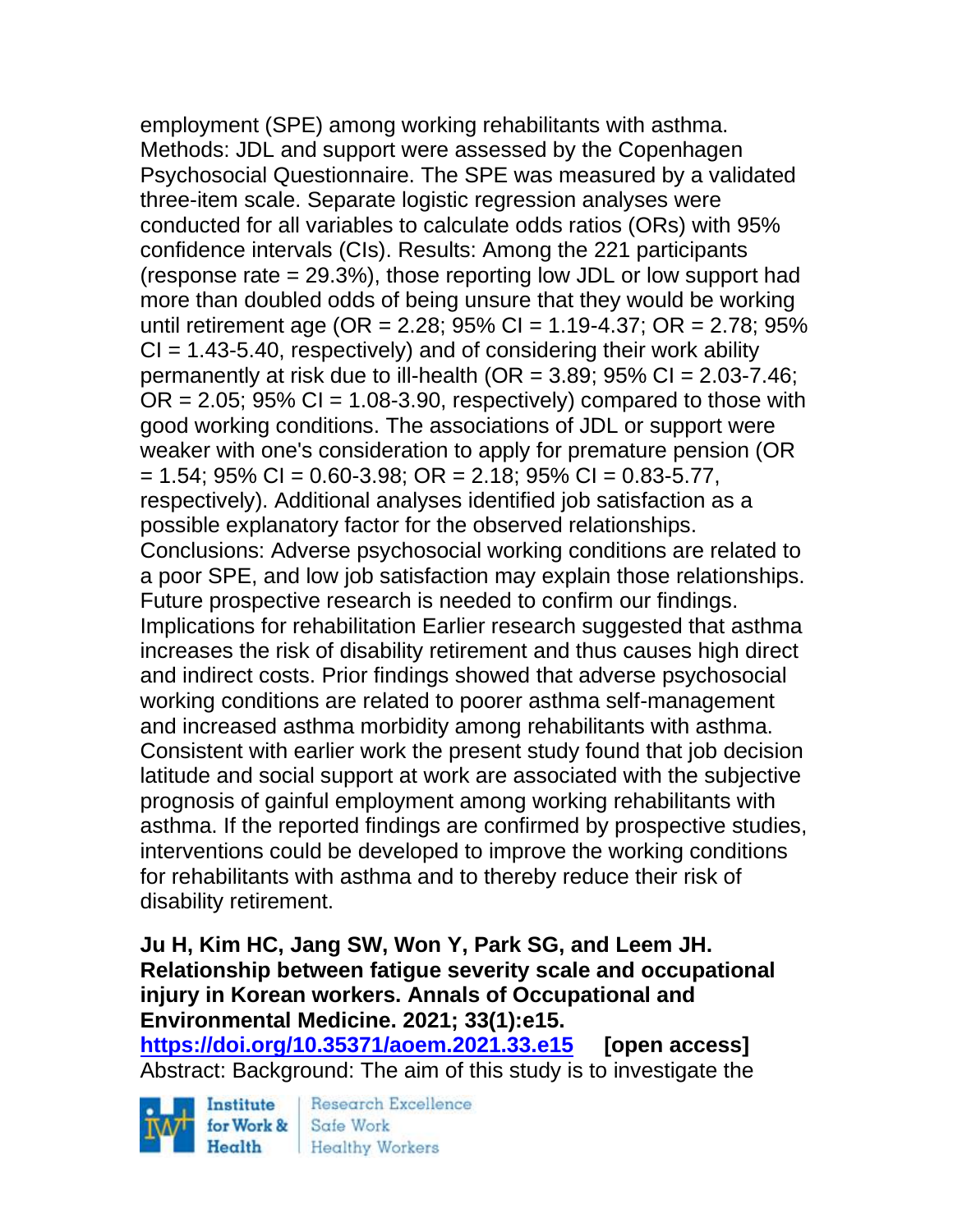relationship between fatigue and occupational injury. Methods: This study was conducted at a university hospital in 2014 and 2015. In 2014, the fatigue severity scale (FSS) was used to evaluate workers' fatigue levels. Later, when the same workers were examined in 2015, a questionnaire survey was conducted to determine whether they had experienced absences or treatment for work-related accidents. The χ2 test was used to analyse the relationship between demographic characteristics, fatigue levels, and occupational injuries. After controlling for confounders, a logistic regression analysis was performed to calculate the odds ratios (ORs). Results: In 2014, 19,218 workers were screened during health examination and their fatigue level were evaluated using FSS questionnaires. in 2015, workers' occupational injury was evaluated. In result, men in the moderate- and high-fatigue groups, after adjusting for age, smoking and drinking habits, chronic diseases, and occupational factors such as size of company industrial classification and type of work (shift or non-shift), adjusted ORs for hospital treatment due to occupational injury were 1.76 (95% confidence interval [CI]: 1.39–2.24) and 2.61 (95% CI:1.68–4.06), respectively. Among men in the medium- and high-fatigue groups, the adjusted ORs for absence due to occupational injury were 2.06 (95% CI: 1.52–2.80) and 3.65 (95% CI: 2.20–6.05), respectively. No significant association was observed between fatigue and occupational injury in women. Conclusions: Male workers with high fatigue levels have a higher risk of experiencing work injuries. This study suggests that active intervention be considered to prevent injuries in workers with high scores on workplace fatigue evaluation scales

**Maestas NA, Mullen KJ, and Rennane S. Absenteeism and presenteeism among American workers. Journal of Disability Policy Studies. 2021; 32(1):13-23. <https://doi.org/10.1177/1044207320933211>** 

**Michel A, Grob C, Hoppe A, Gonzalez-Morales MG, Steidle A, and O'Shea D. Mindfulness and positive activities at work: intervention effects on motivation-related constructs, sleep quality, and fatigue. Journal of Occupational and Organizational Psychology. 2021; 94(2):309-337.** 

**<https://doi.org/10.1111/joop.12345> [open access]**

Institute Health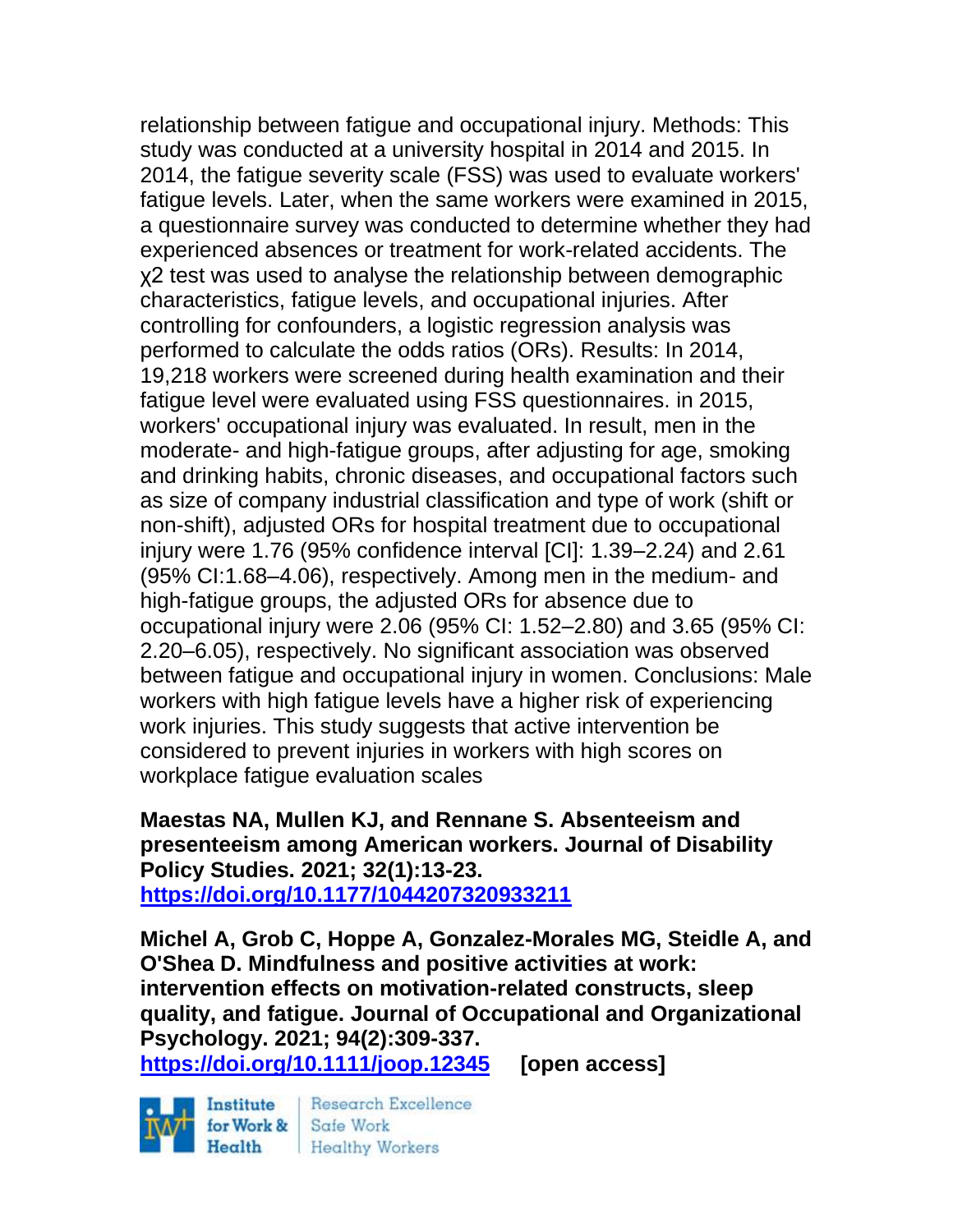Abstract: Positive psychology research is increasingly being transferred to organizational contexts, and organizations are increasingly striving for healthier and more motivated employees. In this study, a three-week self-instructed online intervention which combines positive activities and mindfulness was developed and evaluated using a randomized-controlled group design with employees. All exercises could be easily integrated into the daily working routine. The intervention is based on broaden-and-build theory, the two-component model of mindfulness and the positiveactivity model. Results indicate that the intervention is effective in increasing work engagement, hope and sleep quality as well as in reducing fatigue. Practical implications for human resource departments and corporate health management are discussed. Practitioner points A three-week mindfulness intervention can increase work engagement, hope, sleep quality, and reduce fatigue. Such activities can easily be integrated into the workday and thus, represent a realistic way for employees to improve motivation and reduce health impairment.

# **Naber A, Willhite L, and Lucas Molitor W. Exploration of individualized goals and ergonomic modifications to address sedentary behaviors and perceived health and well-being among office workers. Work. 2021; 68(4):1133-1142.**

# **<https://doi.org/10.3233/WOR-213443>**

Abstract: Background: Office workers spend significant time in sedentary behaviors. Exploration of interventions to address this concern is warranted. Objective: This study explored the impact of individualized goals and ergonomic modifications on sedentary behaviors and perceived health and well-being among office workers. Methods: A six-week, one-group, pre- and post-test design was utilized to assess sedentary behaviors and perceptions of health and well-being among office workers using the RAND 36-Item Short Form Survey (SF-36), Numerical Pain Rating Scale (NPRS), Pittsburgh Sleep Quality Index (PSQI), Sedentary Behavior Questionnaire (SBQ), actigraphy, and a workstation assessment. Results: Statistically significant improvements were noted from pre- to posttest on the RAND SF-36 for energy/fatigue ( $p = 0.000$ ) and emotional well-being ( $p = 0.049$ ) and subjective sleep quality using the PSQI ( $p$ )  $= 0.005$ ). Participants (n = 17) could set up to two goals related to

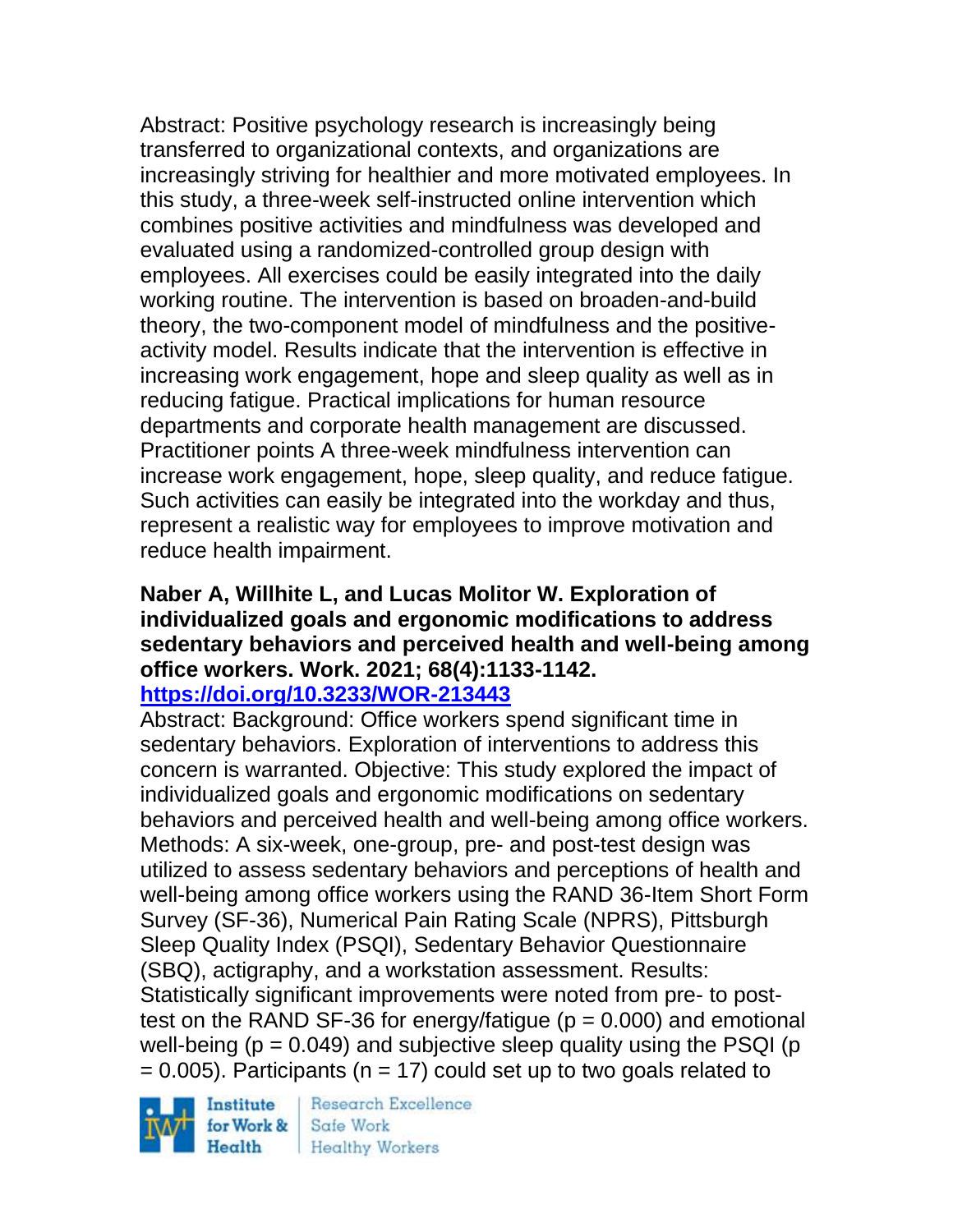health and well-being. A majority of the 31 established goals were met: increase physical activity ( $n = 11/16$ ), reduce sedentary behavior  $(n = 8/11)$ , and improve personal health  $(n = 3/4)$ . Conclusions: The use of individualized goals and ergonomic modifications is effective for addressing perceived health and well-being among office workers. However, limited statistical significance was found regarding the impact of these interventions on sedentary behaviors or activity levels.

## **Page MJ, McKenzie JE, Bossuyt PM, Boutron I, Hoffmann TC, Mulrow CD, et al. The PRISMA 2020 statement: an updated guideline for reporting systematic reviews. Journal of Clinical Epidemiology. 2021; 134:178-189.**

**<https://doi.org/10.1016/j.jclinepi.2021.03.001> [open access]** Abstract: The Preferred Reporting Items for Systematic reviews and Meta-Analyses (PRISMA) statement, published in 2009, was designed to help systematic reviewers transparently report why the review was done, what the authors did, and what they found. Over the past decade, advances in systematic review methodology and terminology have necessitated an update to the guideline. The PRISMA 2020 statement replaces the 2009 statement and includes new reporting guidance that reflects advances in methods to identify, select, appraise, and synthesise studies. The structure and presentation of the items have been modified to facilitate implementation. In this article, we present the PRISMA 2020 27-item checklist, an expanded checklist that details reporting recommendations for each item, the PRISMA 2020 abstract checklist, and the revised flow diagrams for original and updated reviews

# **Ployhart RE, Shepherd WJ, and Strizver SD. The COVID-19 pandemic and new hire engagement: relationships with unemployment rates, state restrictions, and organizational tenure. Journal of Applied Psychology. 2021; 106(4):518-529. <https://doi.org/10.1037/apl0000917>**

Abstract: The purpose of this article is to simultaneously advance theory and practice by understanding how the Coronavirus disease 2019 (COVID-19) pandemic relates to new hire engagement. Prior research suggests starting a new job is an uncertain experience; we theorize that the COVID-19 pandemic creates additional

Institute Health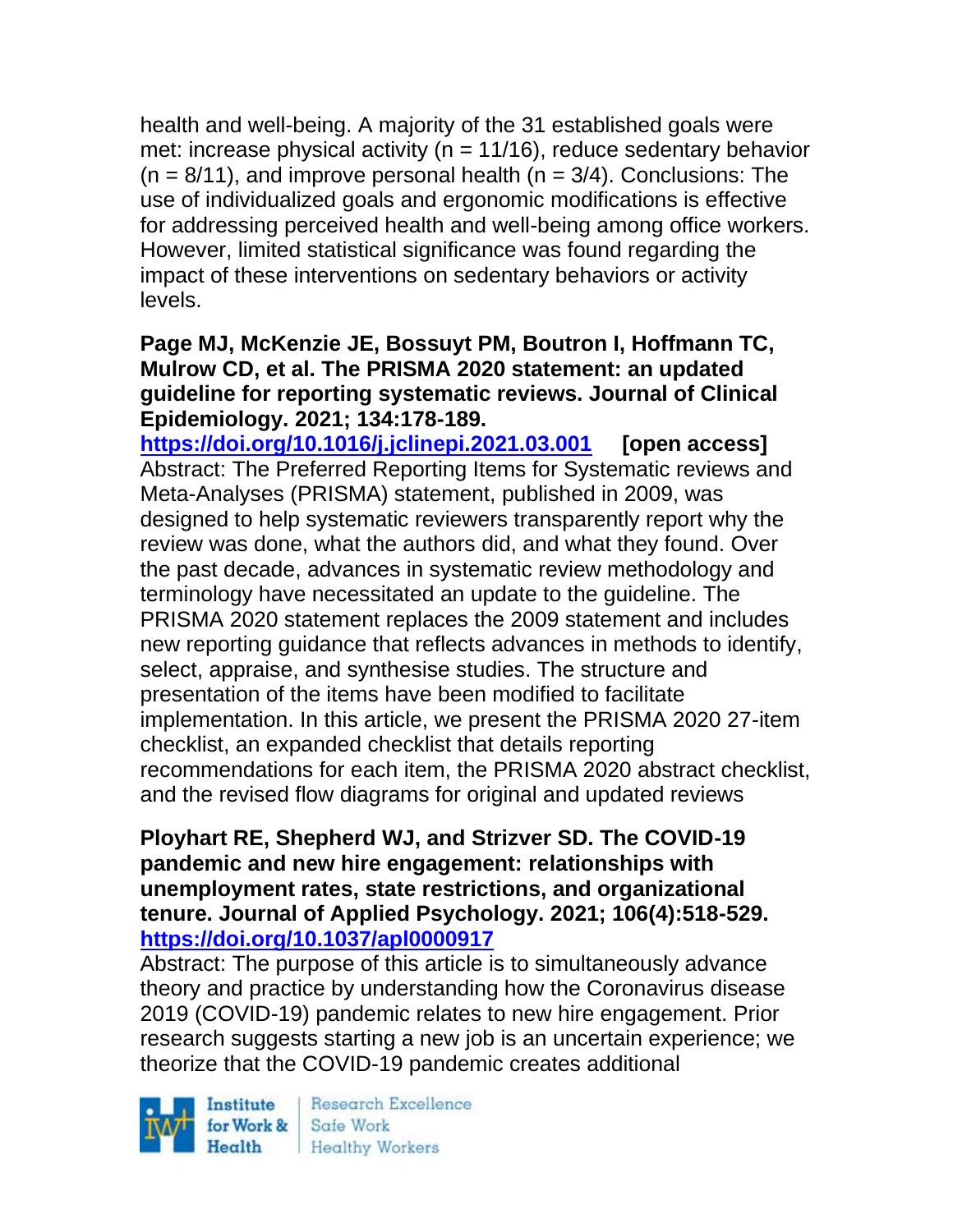environmental stressors that affect new hire engagement. First, we hypothesize that the occurrence of COVID-19 and unemployment rates relate negatively to engagement. Second, we theorize that the effects of the pandemic become more disruptive on new hire engagement as they gain tenure within the organization. Third, drawing from strategic management theory, we test whether States that introduce stronger COVID-19 policies help enhance the engagement of new hires. Examining a U.S. national sample of 12,577 newly hired (90 days or less) quick service restaurant employees across 9 months (January-September, 2020), we find support for these hypotheses. Subsequent model comparisons suggest there may be health stressors that shape engagement more strongly than purely economic stressors. These findings may be important because they highlight the experiences of workers more likely to be exposed to the pandemic and affected by COVID-related policies. Should the results generalize to other samples and jobs, this study offers potentially new research directions for understanding relationships between macro stressors and new hire perceptions and socialization. It also offers practical implications by helping organizations understand the importance of explicitly managing job insecurity, particularly in terms of COVID-19 policy. (PsycInfo Database Record (c) 2021 APA, all rights reserved)

**Leite WKDS, Arauo AJDS, Norte da Silva JM, Gontijo LA, Vieira EMA, Lopes de Souza E, et al. Risk factors for work-related musculoskeletal disorders among workers in the footwear industry: a cross-sectional study. International Journal of Occupational Safety & Ergonomics. 2021; 27(2):393-409. <https://doi.org/10.1080/10803548.2019.1579966>** 

Abstract: The aim of the study was to investigate the influence of biomechanical, psychosocial, environmental and individual factors on local and multisite work-related musculoskeletal disorder (WMSD) symptoms among workers at a footwear manufacturing company. The sample comprised 267 workers. The results showed that: (a) age, sedentary lifestyle, inappropriate posture and perceived effort were associated with symptoms in the shoulders, and the combination of these factors increased the odds four-fold; (b) inappropriate posture, perceived effort and bullying were related to symptoms in the wrists, and the combination of these factors

Institute